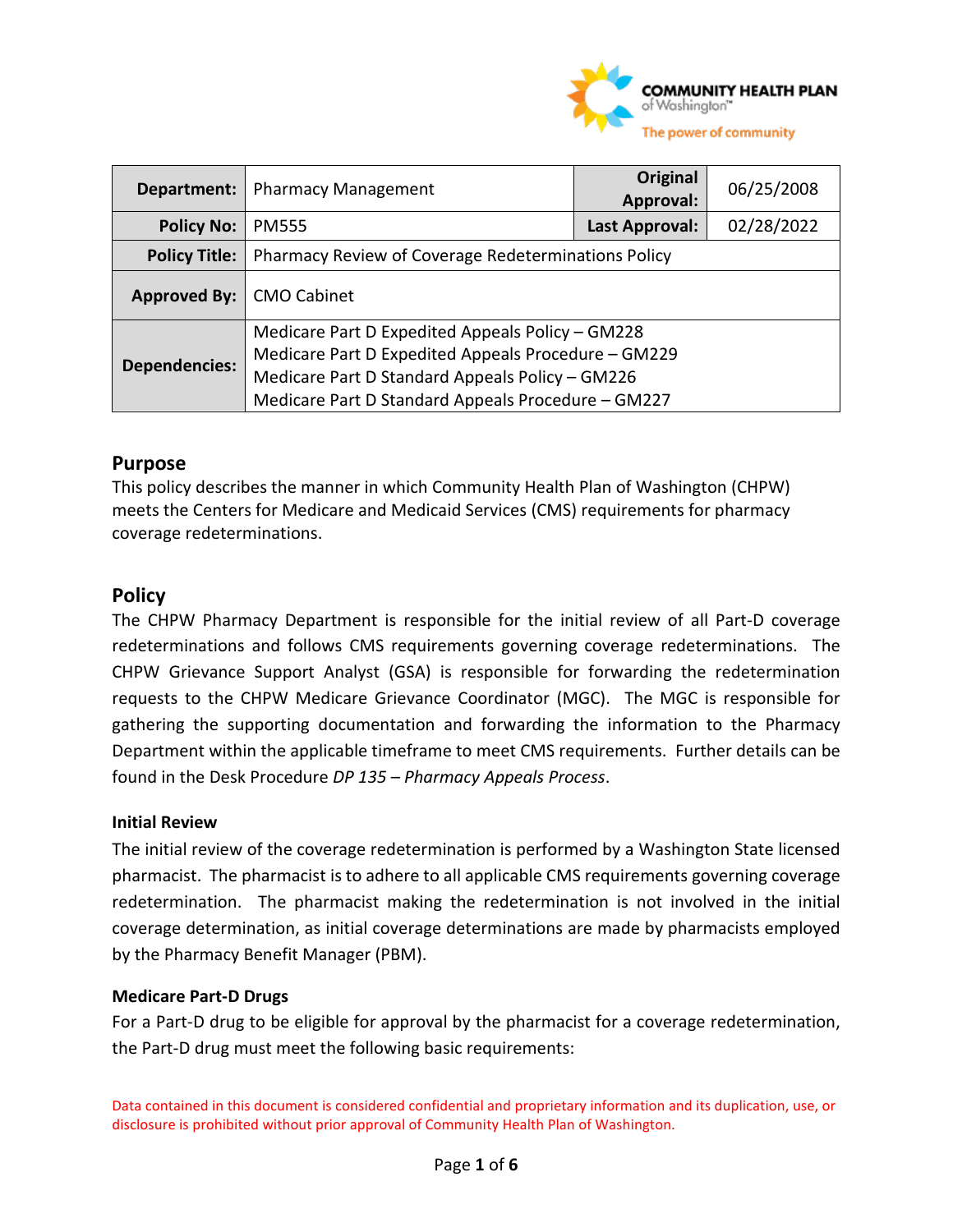

Not be a Medicare Part D excluded drug; AND

Be approved by the Food and Drug Administration for the prescribed indication; OR

Have one or more favorable citations for the prescribed indication in the following Medicare-approved compendium:

American Hospital Formulary Service Drug Information

United States Pharmacopeia Drug Information

DrugDex Drug Information System

## **Favorable Coverage Redeterminations For The Member**

If the pharmacist determines there is sufficient evidence to approve the request for coverage redetermination, the pharmacist will:

A. Document the justification electronically in JIVA for approval of the coverage redetermination request;

Immediately place the override into eSD and document the override number provided by eSD in JIVA;

Return the approved coverage redetermination request to the Community Health Plan of Washington MGC within the applicable timeframe to meet CMS requirements, allowing the MGC to inform the member (and prescribing physician or other involved authorized representative, as appropriate) verbally and /or in writing as expeditiously as the member's health condition requires, but no later than 7 calendar days from the date of receipt of the request for a standard redetermination or 3 calendar days for an expedited redetermination.

#### **Adverse Coverage Redeterminations For The Member**

If the pharmacist recommends upholding the initial coverage determination, the pharmacist will:

- B. Document the justification electronically in JIVA for upholding the coverage determination; and
- Forward the request to the MGC within the applicable timeframe to meet CMS requirements, allowing the MGC to inform the member (and prescribing physician or other involved authorized representative, as appropriate) verbally and/ or in writing as expeditiously as the member's health condition requires, but no later than 7 calendar days from the date of receipt of the request for a standard redetermination or 3 calendar days for an expedited redetermination.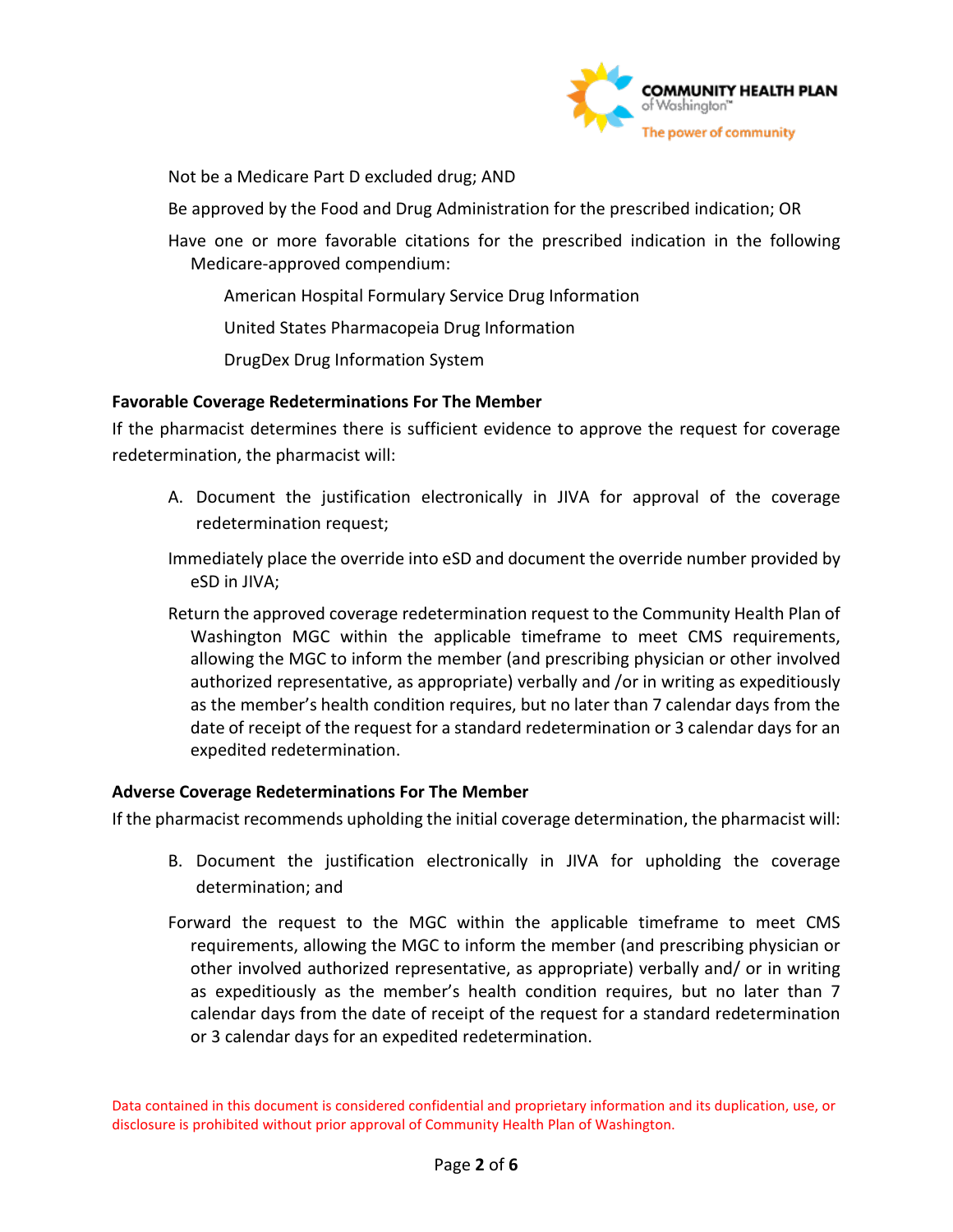

#### **Reversals By The Ire Or Higher Level Entity**

If CHPW's coverage redetermination decision for a **benefit request** is reversed in whole or in part by the IRE or higher level entity, the Pharmacy department will enter an override in eSD to authorize the benefit under dispute within 72 hours after the date it receives notice reversing the redetermination.

If CHPW's coverage redetermination decision for a **payment request** is reversed in whole or in part by the IRE or higher level entity, the Pharmacy department will enter an override in eSD to authorize the payment under dispute within 72 hours and make payment no later than 30 calendar days from the date it receives notice reversing the redetermination.

If CHPW's expedited determination or expedited redetermination for a benefit request is reversed in whole or in part by the IRE or higher level entity, the Pharmacy department will enter an override in eSD to authorize the benefit under dispute within 24 hours after the date it receives notice reversing the determination.

## **List of Appendices**

Attach the appendices themselves on separate pages at the end of the document. If no appendices are attached, replace content in this section and type, "None."

A. Detailed Revision History

| <b>CFR</b>                | 42 CFR 423.120b; 42 CFR Subpart M |                                                   |  |
|---------------------------|-----------------------------------|---------------------------------------------------|--|
| <b>WAC</b>                |                                   |                                                   |  |
| <b>RCW</b>                |                                   |                                                   |  |
| LOB / Contract            | $\square$ WAHIMC                  | $\S$                                              |  |
| <b>Citation</b>           | $\square$ BHSO                    |                                                   |  |
|                           | $\boxtimes$ MA                    | Parts C & D Enrollee Grievances,                  |  |
|                           |                                   | Organization/Coverage Determinations, and Appeals |  |
|                           | $\Box$ CS                         |                                                   |  |
| <b>Other Requirements</b> |                                   |                                                   |  |
| <b>NCQA Elements</b>      | UM 11                             |                                                   |  |

## **Citations & References**

#### **Revision History**

| <b>SME Review:</b> ' | $\vert$ 06/25/2008; 01/09/2008; 08/20/2009; 09/11/2009; 04/21/2010; |
|----------------------|---------------------------------------------------------------------|
|                      | 04/19/2011; 03/30/2012; 02/21/2013; 03/25/2014; 04/13/2015;         |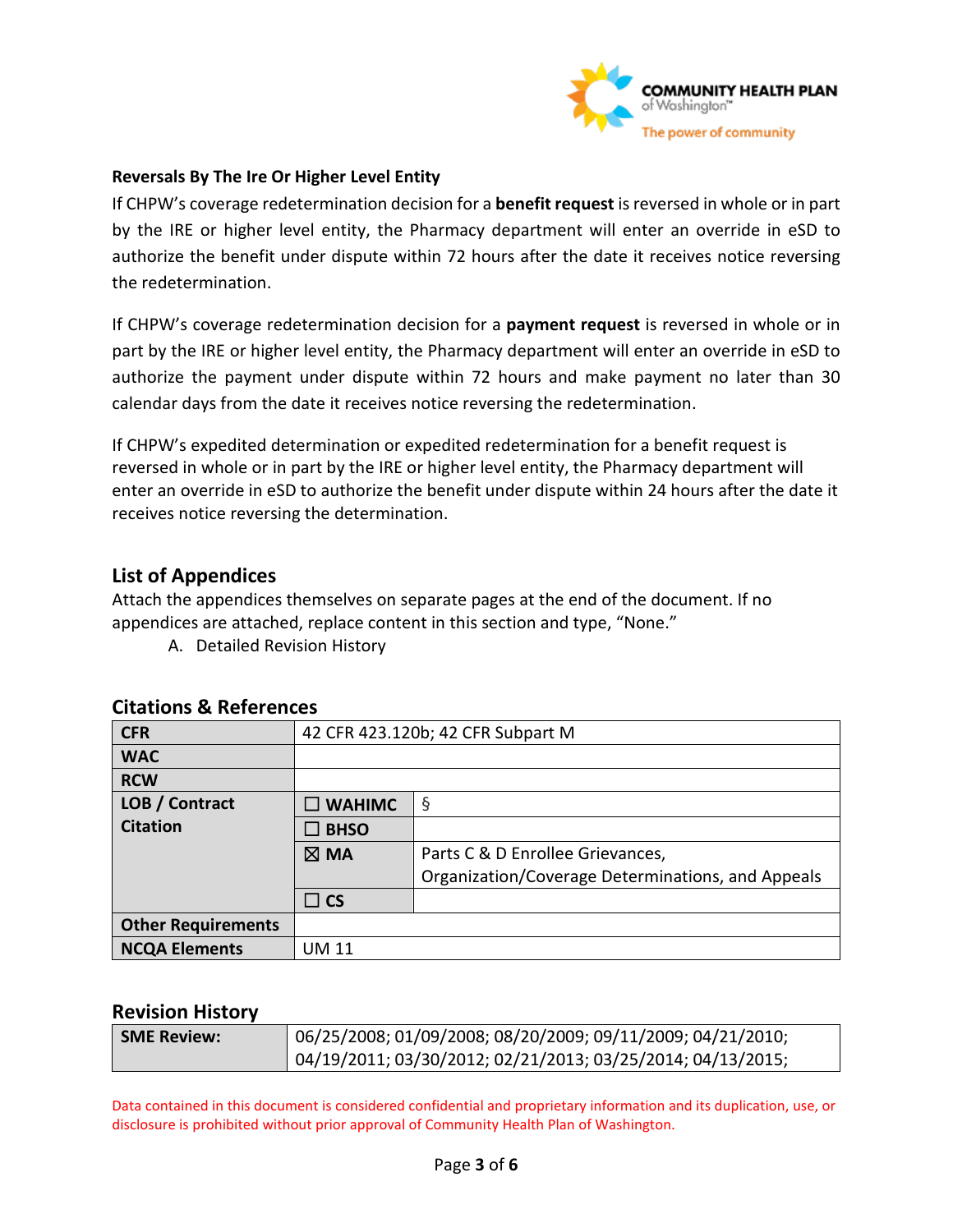

|           | 03/15/2016; 03/01/2017; 05/01/2017; 03/02/2018; 03/12/2019; |  |
|-----------|-------------------------------------------------------------|--|
|           | 03/05/2020; 02/22/2021; 02/22/2022                          |  |
| Approval: | 09/09/2009; 04/30/2010; 05/25/2011; 04/04/2012; 04/09/2013; |  |
|           | 04/23/2014; 04/23/2015; 03/18/2016; 03/14/2017; 05/09/2017; |  |
|           | 03/13/2018; 03/13/2019; 03/27/2020; 03/02/2021; 02/28/2022  |  |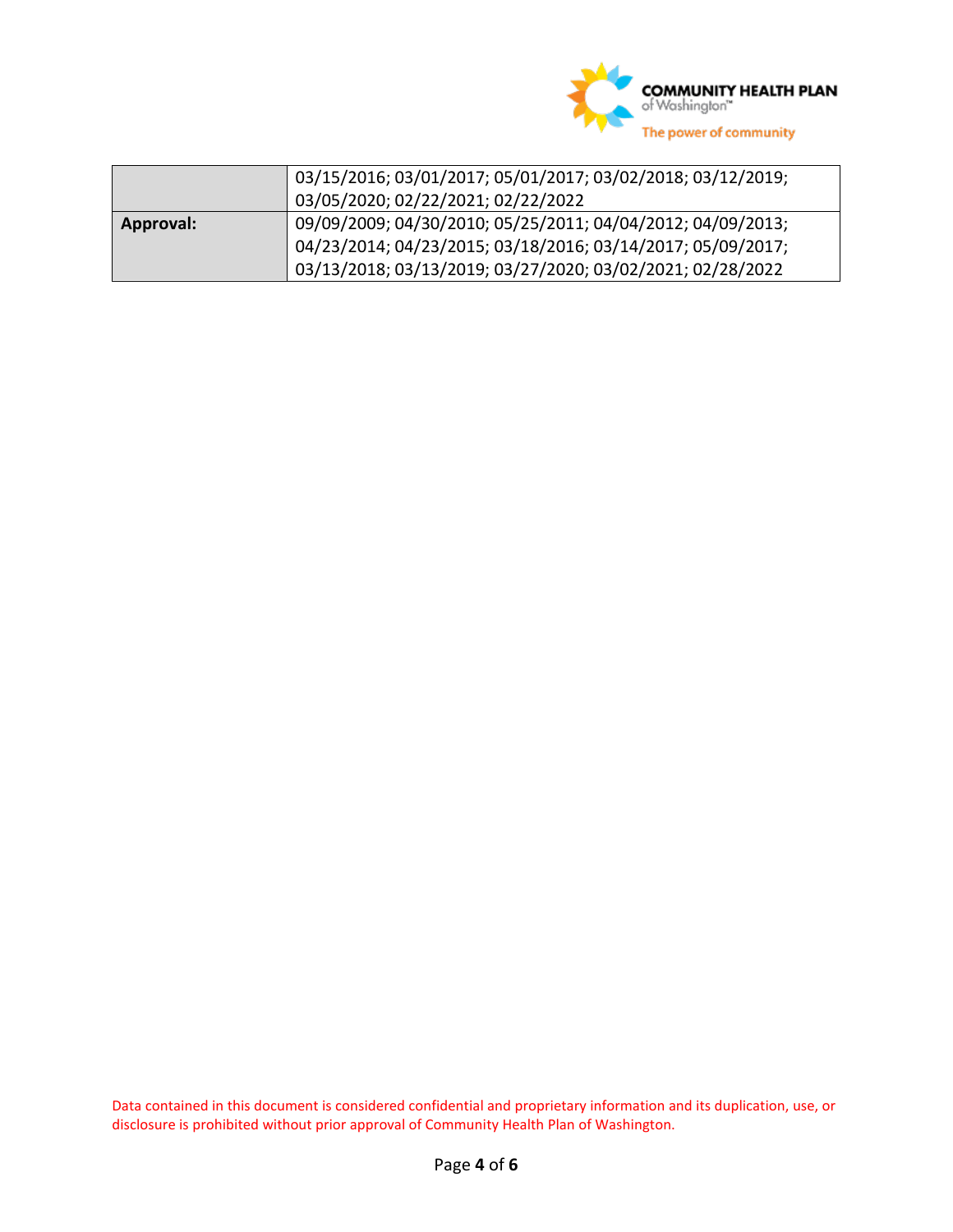

# **Appendix A: Detailed Revision History**

| <b>Revision Date</b> | <b>Revision Description</b>           | <b>Revision Made By</b> |  |
|----------------------|---------------------------------------|-------------------------|--|
| 06/25/2008           | Original                              | <b>Eric Guyette</b>     |  |
| 01/09/2009           | Review for style and formatting       | Sunny Otake             |  |
| 08/20/2009           | <b>Content Update</b>                 | Jennifer Mui            |  |
| 09/09/2009           | Approval                              | <b>MMLT</b>             |  |
| 09/11/2009           | Edit style and format                 | Jennifer Carlisle       |  |
| 04/21/2010           | Minor content update                  | Maria Chan              |  |
| 04/30/2010           | Approval                              | <b>MMLT</b>             |  |
| 04/19/2011           | Review and No changes                 | Maria Chan              |  |
| 05/25/2011           | Approval                              | <b>MMLT</b>             |  |
| 03/30/2012           | Review. No changes                    | Eric Guyette            |  |
| 04/04/2012           | Approval                              | <b>MMLT</b>             |  |
| 02/21/2013           | Review. No changes                    | Maria Chan              |  |
| 04/19/2013           | Approval                              | <b>MMLT</b>             |  |
| 03/25/2014           | Review with minor changes             | Annie Lam               |  |
| 04/23/2014           | Approval                              | <b>MMLT</b>             |  |
| 04/13/2015           | Review. No changes                    | Nonye Connor            |  |
| 04/23/2015           | Approval                              | <b>MMLT</b>             |  |
| 03/15/2016           | Added DP reference                    | Mary Eckhart            |  |
| 03/18/2016           | Approval                              | <b>MMLT</b>             |  |
| 03/01/2017           | Moved to new template. Minor text     | Mary Eckhart            |  |
|                      | updates                               |                         |  |
| 03/14/2017           | Approval                              | <b>MMLT</b>             |  |
| 05/01/2017           | Updated adverse decision section      | Fran McGaugh            |  |
| 05/09/2017           | Approval                              | <b>MMLT</b>             |  |
| 03/02/2018           | Moved to new template                 | Mary Eckhart            |  |
| 03/13/2018           | Approval                              | <b>MMLT</b>             |  |
| 03/12/2019           | Reviewed, no changes                  | <b>Yusuf Rashid</b>     |  |
| 03/13/2019           | Approval                              | <b>MMLT</b>             |  |
| 03/05/2020           | Citations table updated. Reviewed, no | Rebecka Braband         |  |
|                      | changes.                              |                         |  |
| 03/06/2020           | Reviewed                              | Omar Daoud              |  |
| 03/10/2020           | Department Approval                   | <b>Yusuf Rashid</b>     |  |
| 03/27/2020           | Approval                              | <b>CMO Cabinet</b>      |  |
| 02/22/2021           | Reviewed.                             | Omar Daoud              |  |
| 03/01/2021           | Approval                              | <b>Yusuf Rashid</b>     |  |